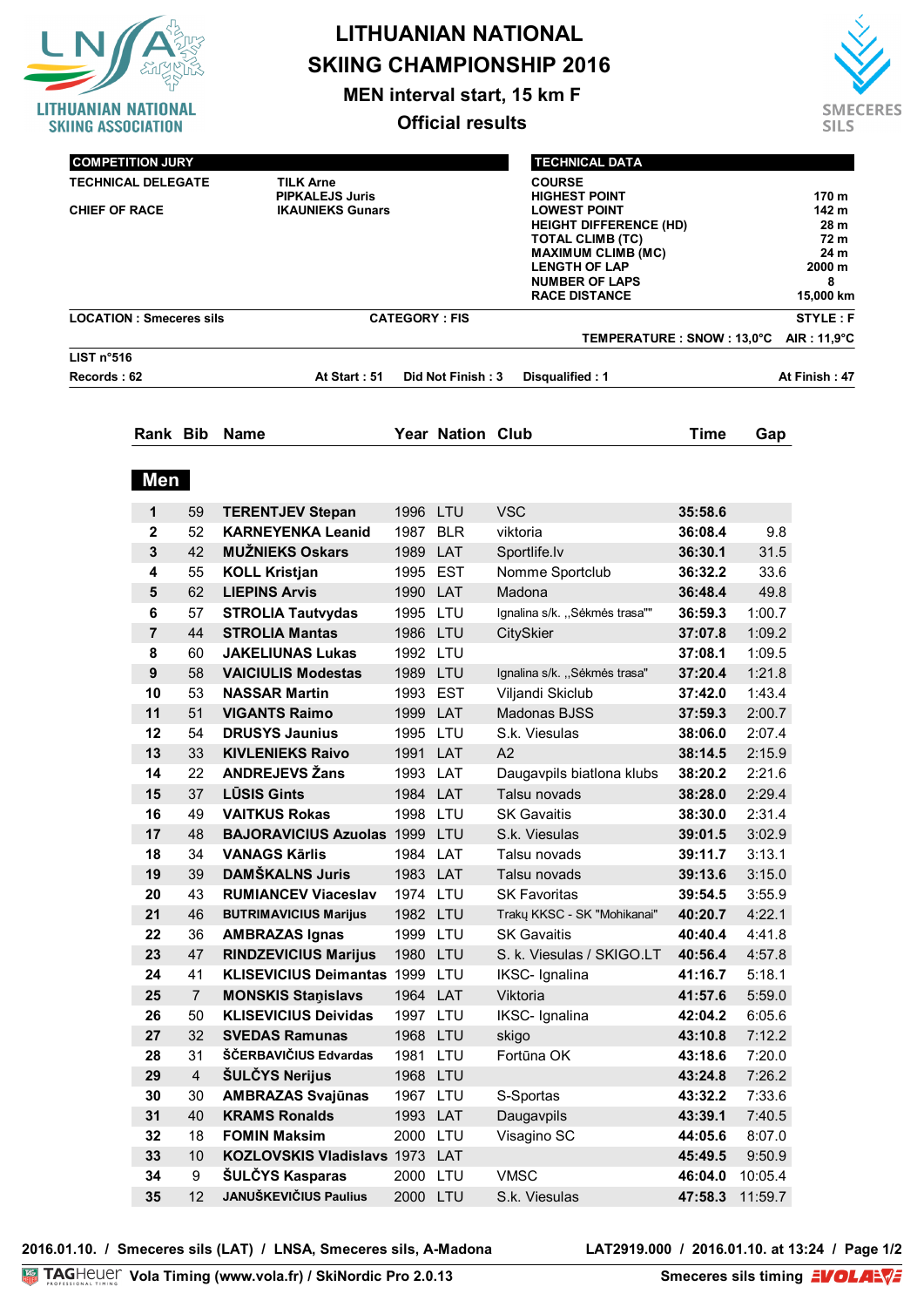### **LITHUANIAN NATIONAL SKIING CHAMPIONSHIP 2016 MEN interval start, 15 km F Official results**



| <b>SKIING ASSOCIATION</b> |          |               |                             |          |                  |                           |                 |                 |
|---------------------------|----------|---------------|-----------------------------|----------|------------------|---------------------------|-----------------|-----------------|
|                           | Rank Bib |               | Name                        |          | Year Nation Club |                           | Time            | Gap             |
|                           |          |               |                             |          |                  |                           |                 |                 |
|                           | 36       | 28            | <b>KALVAITIS Nojus</b>      | 1997 LTU |                  | <b>IOSK Būdakalnis</b>    |                 | 48:43.4 12:44.8 |
|                           | 37       | 8             | <b>PUTNIS Daumants</b>      | 1970     | LAT              | SK Bebra                  | 49:38.8         | 13:40.2         |
|                           | 38       | 20            | <b>DINDA Mindaugas</b>      | 1955 LTU |                  | Dainava                   |                 | 50:13.2 14:14.6 |
|                           | 39       | 17            | <b>SEMIONOVAS Andrius</b>   | 1989     | LTU              | Dusetoa                   | 51:41.1         | 15:42.5         |
|                           | 40       | 1             | <b>GUMENIKOVAS Andrejus</b> | 1962 LTU |                  | <b>OK DAINAVA</b>         |                 | 52:37.8 16:39.2 |
|                           | 41       | 15            | <b>SEŠKENS Leons</b>        | 1956 LAT |                  | AC Sports                 | 53:55.3         | 17:56.7         |
|                           | 42       | 26            | TIŠKUS Artūras              | 1986 LTU |                  | OSK Telšiai               | 54:04.1         | 18:05.5         |
|                           | 43       | $\mathcal{P}$ | <b>ČAPLIKAS Laimonas</b>    | 1974 LTU |                  | Gavaitis                  | 54:40.8         | 18:42.2         |
|                           | 44       | 21            | <b>SEMIONOVAS Valerijus</b> | 1962 LTU |                  |                           | 54:47.1         | 18:48.5         |
|                           | 45       | 14            | <b>ZALIAUSKAS Povilas</b>   | 1999     | <b>LTU</b>       | <b>VMSC</b>               | 55:31.0         | 19:32.4         |
|                           | 46       | 11            | <b>LASHKEVICH Grigorij</b>  | 1979 BLR |                  | Viktoria                  |                 | 56:48.5 20:49.9 |
|                           | 47       | 24            | RINKEVIČIUS Žilvinas        | 1973 LTU |                  | Lietuvos Energijos Gamyba | 57:17.7 21:19.1 |                 |

### **Did Not Start (11)**

LITHUANIAN NATIONAL

| 3  | <b>LIUBARTAS Artūras</b> | 1984 LTU |            |                                |
|----|--------------------------|----------|------------|--------------------------------|
| 5  | <b>SVUKSTS Arturs</b>    | 1988 LAT |            | A2                             |
| 13 | KAZNAČENKO Timofej       | 1969     | LTU        | SK "Snaigė"                    |
| 16 | <b>PAUKŠTĖ Tomas</b>     | 1999     | LTU        | <b>VMSC</b>                    |
| 19 | <b>BIKULČ Artūras</b>    | 1983     | LTU        | OK Šiurpys/Snow Arena Racing T |
| 23 | <b>KILBAUSKAS Darius</b> | 1987     | LTU        | Šiurpys OK                     |
| 25 | <b>EGLĪTIS Viesturs</b>  | 1994     | <b>LAT</b> | A2                             |
| 27 | <b>BALICKIJ Igor</b>     | 1968 LTU |            | Visaginas                      |
| 29 | <b>PETUCHOV German</b>   | 1969     | LTU        | Visaginas                      |
| 35 | <b>BIRKENTALS Nauris</b> | 1993     | LAT        | <b>Talsi NSS</b>               |
| 45 | <b>BRIEDIS Ingmars</b>   | 1983     | LAT        | Siguldas A2                    |

### **Did Not Finish (3)**

| 6 <b>ZILOVAS Devis</b> | 1965 LTU | OSK Takas        |
|------------------------|----------|------------------|
| 56 HIMMA Martti        | 1986 EST | Sportclub Sparta |
| 61 BIKSE Indulis       | 1995 LAT | SS Arkādija      |
|                        |          |                  |

### **Disqualified (1)**

| 38 <b>ZIGILEJUS Aidas</b> | 1996 LTU | <b>SK Gavaitis</b> |
|---------------------------|----------|--------------------|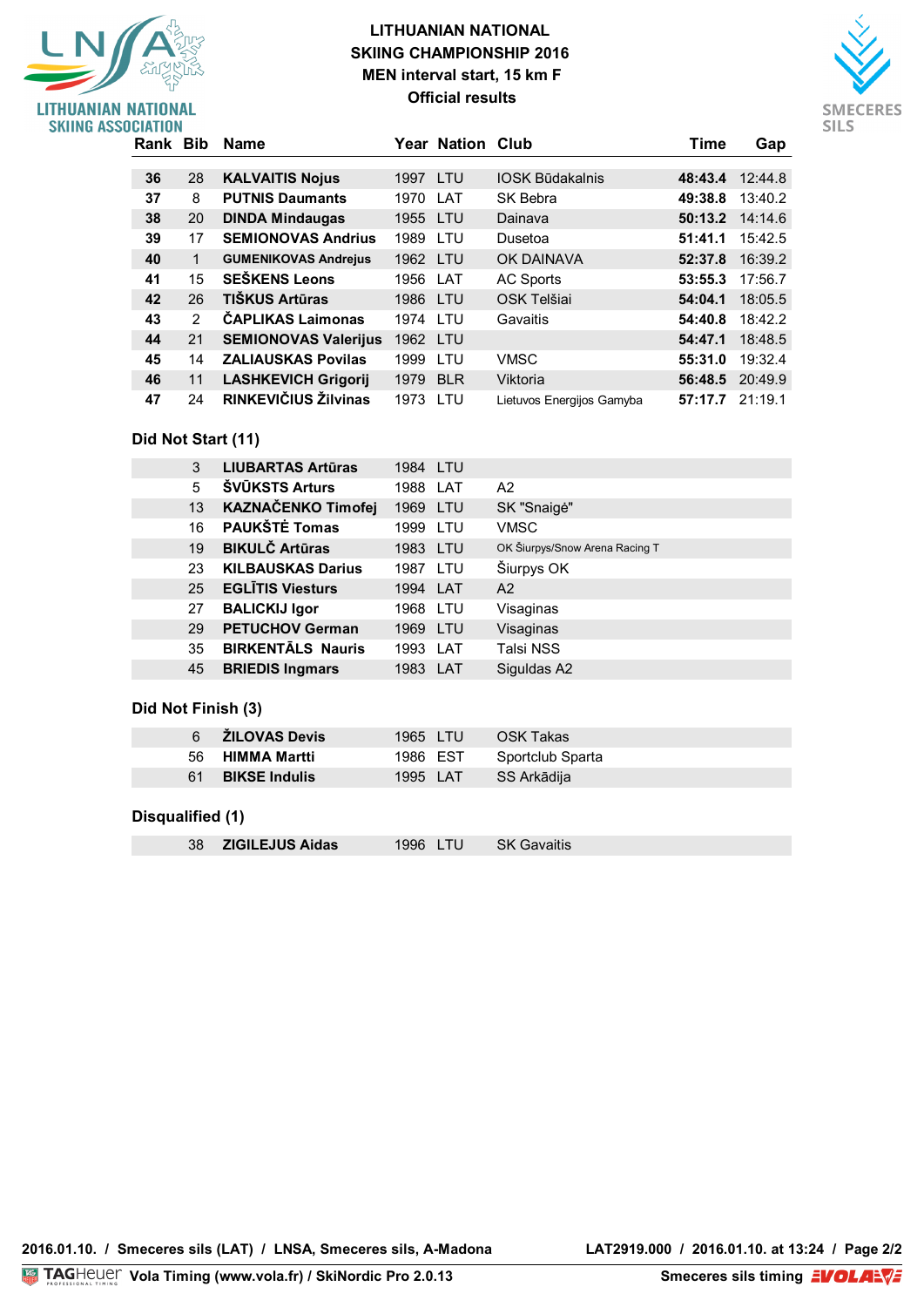

**WOMEN interval start, 10 km F**

**Official results**



| <b>COMPETITION JURY</b>        |                                   | <b>TECHNICAL DATA</b>         |                          |
|--------------------------------|-----------------------------------|-------------------------------|--------------------------|
| <b>TECHNICAL DELEGATE</b>      | <b>TILK Arne</b>                  | <b>COURSE</b>                 |                          |
| <b>T.D. ASSISTANT</b>          | <b>PIPKALEJS Juris</b>            | <b>HIGHEST POINT</b>          | 170 <sub>m</sub>         |
| <b>CHIEF OF RACE</b>           | <b>IKAUNIEKS Gunars</b>           | <b>LOWEST POINT</b>           | 142 m                    |
|                                |                                   | <b>HEIGHT DIFFERENCE (HD)</b> | 28 <sub>m</sub>          |
|                                |                                   | <b>TOTAL CLIMB (TC)</b>       | 72 m                     |
|                                |                                   | <b>MAXIMUM CLIMB (MC)</b>     | 24 m                     |
|                                |                                   | <b>LENGTH OF LAP</b>          | 2000 <sub>m</sub>        |
|                                |                                   | <b>NUMBER OF LAPS</b>         | 5                        |
|                                |                                   | <b>RACE DISTANCE</b>          | 10,000 km                |
| <b>LOCATION: Smeceres sils</b> | <b>CATEGORY: FIS</b>              |                               | STYLE: F                 |
|                                |                                   | TEMPERATURE : SNOW : -13,2°C  | AIR : -12,4 $^{\circ}$ C |
| LIST $n°516$                   |                                   |                               |                          |
| Records: 20                    | At Start: 14<br>Did Not Finish: 0 | Disqualified: 0               | At Finish: 14            |
|                                |                                   |                               |                          |
| Rank Bib Name                  | Year Nation Club                  | Time<br>Gap                   |                          |

| 1              | 20              | <b>KAZNACENKO Marija</b>      | 1993 LTU |            | S/k. "Sėkmės trasa""           | 28:33.5 |         |
|----------------|-----------------|-------------------------------|----------|------------|--------------------------------|---------|---------|
| $\mathbf{2}$   | 9               | <b>DAUSHKANE Inga</b>         | 1980     | LAT        | SBK "Cēsis"                    | 29:46.9 | 1:13.4  |
| 3              | 18              | <b>PASHKOVSKA Inga</b>        | 1992 LAT |            | SBK "Cēsis"                    | 31:24.5 | 2:51.0  |
| 4              | 17              | <b>KLAUZA Laima</b>           | 1969     | LAT        | Carnikavas sporta centrs       | 31:53.0 | 3:19.5  |
| 5              | 19              | <b>ILIC Anja</b>              |          | 1998 SRB   |                                | 32:09.6 | 3:36.1  |
| 6              | 4               | <b>ARLAUSKIENĖ Ramunė</b>     | 1973     | LTU        | <b>IOSK Būdakalnis</b>         | 32:33.0 | 3:59.5  |
| $\overline{7}$ | 6               | <b>JESIPIONOK Ana</b>         | 1999 LTU |            | Visagino SC                    | 34:10.9 | 5:37.4  |
| 8              | 15              | <b>KASTANAUSKAITE Ugne</b>    | 1998     | LTU        | IKSC- Ignalina                 | 34:15.5 | 5:42.0  |
| 9              | 16              | <b>MOSTACO GUIDOLIN Leila</b> | 1983     | <b>BRA</b> | <b>Team WindChill</b>          | 35:34.0 | 7:00.5  |
| 10             | 14              | <b>PAVULA Katrina</b>         | 1998     | LAT        | SS Arkādija                    | 36:12.8 | 7:39.3  |
| 11             | 10 <sup>°</sup> | <b>UMBRASAITE Juste</b>       | 2000 LTU |            | <b>SK Gavaitis</b>             | 37:39.6 | 9:06.1  |
| 12             | 1               | <b>MAKAUSKAITĖ Viktorija</b>  | 1999     | LTU        | <b>Alytaus SRC/SK Gavaitis</b> | 39:34.9 | 11:01.4 |
| 13             | 3               | <b>KALVAITYTĖ Austėja</b>     | 1999     | <b>LTU</b> | <b>IOSK Būdakalnis</b>         | 40:13.7 | 11:40.2 |
| 14             | 7               | SAKALAUSKAITĖ Karolina        | 1998     | TU.        | <b>VMSC</b>                    | 41:47.4 | 13:13.9 |

### **Did Not Start (6)**

| $2^{\circ}$ | <b>ZALIAUSKAITĖ Algirda</b> | 1994 LTU | <b>SK Gavaitis</b> |
|-------------|-----------------------------|----------|--------------------|
| 5           | <b>KAZNAČENKO Julija</b>    | 1972 LTU | SK "Snaigė"        |
| 8           | <b>CITOVIČIŪTĖ Violeta</b>  | 2000 LTU | <b>VMSC</b>        |
| 11          | <b>KONOVALOVA Anna</b>      | 1996 LAT | A2                 |
| 12          | <b>BERGFELDE Paula</b>      | 1998 LAT | SS Arkadija        |
| 13          | <b>BILIUNAITE Martyna</b>   | 1999 LTU | Utenos DSC         |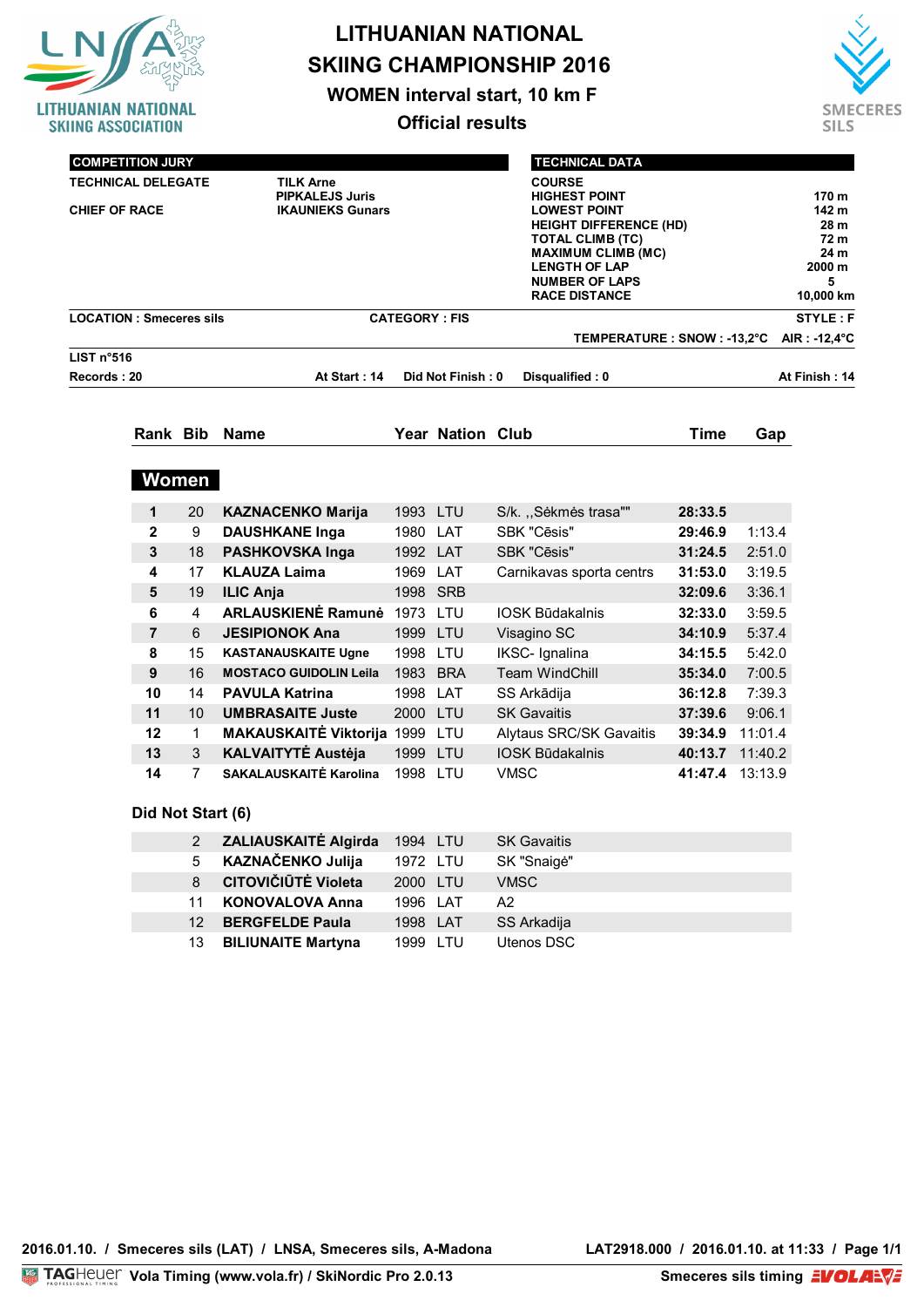

**WOMEN interval start, 10 km F**

**Inter results**



|                     |                | <b>COMPETITION JURY</b>                                                    |                                                   |              |                      |                   |                                                                                                                                                                                                               |            | <b>TECHNICAL DATA</b> |            |                              |                                                                    |                    |                  |
|---------------------|----------------|----------------------------------------------------------------------------|---------------------------------------------------|--------------|----------------------|-------------------|---------------------------------------------------------------------------------------------------------------------------------------------------------------------------------------------------------------|------------|-----------------------|------------|------------------------------|--------------------------------------------------------------------|--------------------|------------------|
|                     |                | <b>TECHNICAL DELEGATE</b><br><b>T.D. ASSISTANT</b><br><b>CHIEF OF RACE</b> | <b>PIPKALEJS Juris</b><br><b>IKAUNIEKS Gunars</b> |              |                      | <b>COURSE</b>     | <b>HIGHEST POINT</b><br><b>LOWEST POINT</b><br><b>HEIGHT DIFFERENCE (HD)</b><br><b>TOTAL CLIMB (TC)</b><br><b>MAXIMUM CLIMB (MC)</b><br><b>LENGTH OF LAP</b><br><b>NUMBER OF LAPS</b><br><b>RACE DISTANCE</b> |            |                       |            |                              | 170 m<br>142 m<br>28 m<br>72 m<br>24 m<br>2000 m<br>5<br>10,000 km |                    |                  |
|                     |                | <b>LOCATION: Smeceres sils</b>                                             |                                                   |              | <b>CATEGORY: FIS</b> |                   |                                                                                                                                                                                                               |            |                       |            |                              |                                                                    |                    | <b>STYLE: F</b>  |
|                     | LIST n°516     |                                                                            |                                                   |              |                      |                   |                                                                                                                                                                                                               |            |                       |            | TEMPERATURE : SNOW : -13,2°C |                                                                    | AIR: -12,4°C       |                  |
|                     | Records: 20    |                                                                            |                                                   | At Start: 14 |                      | Did Not Finish: 0 |                                                                                                                                                                                                               |            | Disqualified: 0       |            |                              |                                                                    | At Finish: 14      |                  |
|                     |                |                                                                            |                                                   |              |                      |                   |                                                                                                                                                                                                               |            |                       |            |                              |                                                                    |                    |                  |
| Rank                | <b>Bib</b>     | <b>Name</b>                                                                | Inter 1 (Rank)                                    |              | Inter 2 (Rank)       |                   | Inter 3 (Rank)                                                                                                                                                                                                |            | Inter 4 (Rank)        |            | Inter 5 (Rank)               |                                                                    | Time               | Gap              |
|                     | Women          |                                                                            |                                                   |              |                      |                   |                                                                                                                                                                                                               |            |                       |            |                              |                                                                    |                    |                  |
| $\mathbf{1}$        | 20             | <b>KAZNACENKO Marija</b>                                                   | 5:25.1                                            | (1)          | 11:01.6              | (1)               | 16:37.5                                                                                                                                                                                                       | (1)        | 22:21.1               | (1)        | 28:06.4                      | (1)                                                                | 28:33.5            |                  |
| $\mathbf{2}$        | 9              | <b>DAUSHKANE Inga</b>                                                      | 5:35.9                                            | (3)          | 11:32.7              | (2)               | 17:30.5                                                                                                                                                                                                       | (2)        | 23:23.9               | (2)        | 29:17.6                      | (2)                                                                | 29:46.9            | 1:13.4           |
| 3                   | 18             | <b>PASHKOVSKA Inga</b>                                                     | 5:33.4                                            | (2)          | 11:44.6              | (3)               | 18:02.4                                                                                                                                                                                                       | (3)        | 24:34.1               | (3)        | 30:55.4                      | (3)                                                                | 31:24.5            | 2:51.0           |
| 4                   | 17             | <b>KLAUZA Laima</b>                                                        | 6:04.4                                            | (6)          | 12:21.6              | (5)               | 18:40.7                                                                                                                                                                                                       | (5)        | 25:03.6               | (4)        | 31:25.0                      | (4)                                                                | 31:53.0            | 3:19.5           |
| 5                   | 19             | <b>ILIC Anja</b>                                                           | 5:52.0                                            | (4)          | 12:08.5              | (4)               | 18:37.3                                                                                                                                                                                                       | (4)        | 25:12.0               | (5)        | 31:40.0                      | (5)                                                                | 32:09.6            | 3:36.1           |
| 6<br>$\overline{7}$ | 4<br>6         | <b>ARLAUSKIENĖ Ramunė</b><br><b>JESIPIONOK Ana</b>                         | 5:58.5<br>6:23.0                                  | (5)          | 12:30.6<br>13:15.2   | (6)               | 18:54.6<br>20:11.9                                                                                                                                                                                            | (6)        | 25:28.2               | (6)        | 31:59.7<br>33:39.4           | (6)                                                                | 32:33.0<br>34:10.9 | 3:59.5<br>5:37.4 |
| 8                   | 15             | <b>KASTANAUSKAITE Ugne</b>                                                 | 6:24.9                                            | (7)<br>(8)   | 13:13.0              | (8)<br>(7)        | 19:59.6                                                                                                                                                                                                       | (8)<br>(7) | 27:00.7<br>26:47.8    | (8)<br>(7) | 33:44.9                      | (7)<br>(8)                                                         | 34:15.5            | 5:42.0           |
| 9                   | 16             | <b>MOSTACO GUIDOLIN Leila</b>                                              | 6:26.1                                            | (9)          | 13:28.5              | (9)               | 20:37.6                                                                                                                                                                                                       | (9)        | 27:52.4               | (9)        | 35:01.2                      | (9)                                                                | 35:34.0            | 7:00.5           |
| 10                  | 14             | <b>PAVULA Katrina</b>                                                      | 6:36.1                                            | (10)         | 14:00.2              | (10)              | 21:13.7                                                                                                                                                                                                       | (10)       | 28:28.4               | (10)       | 35:41.6                      | (10)                                                               | 36:12.8            | 7:39.3           |
| 11                  | 10             | <b>UMBRASAITE Juste</b>                                                    | 6:54.4                                            | (11)         | 14:19.3              | (11)              | 21:50.6                                                                                                                                                                                                       | (11)       | 29:22.0               | (11)       | 37:01.8                      | (11)                                                               | 37:39.6            | 9:06.1           |
| 12                  | $\mathbf{1}$   | <b>MAKAUSKAITĖ Viktorija</b>                                               | 7:12.8                                            | (12)         | 15:03.1              | (12)              | 23:08.4                                                                                                                                                                                                       | (12)       | 31:09.1               | (12)       | 39:00.1                      | (12)                                                               | 39:34.9            | 11:01.4          |
| 13                  | 3              | <b>KALVAITYTĖ Austėja</b>                                                  | 7:29.4                                            | (14)         | 15:31.9              | (13)              | 23:39.5                                                                                                                                                                                                       | (13)       | 31:51.2               | (13)       | 39:39.3                      | (13)                                                               | 40:13.7            | 11:40.2          |
| 14                  | $\overline{7}$ | SAKALAUSKAITĖ Karolina                                                     | 7:21.9                                            | (13)         | 15:33.4              | (14)              | 24:04.7                                                                                                                                                                                                       | (14)       | 32:39.8               | (14)       | 41:11.4                      | (14)                                                               | 41:47.4            | 13:13.9          |

#### **Did Not Start (6)**

 **ZALIAUSKAITĖ Algirda KAZNAČENKO Julija CITOVIČIŪTĖ Violeta KONOVALOVA Anna BERGFELDE Paula**

13 **BILIUNAITE Martyna**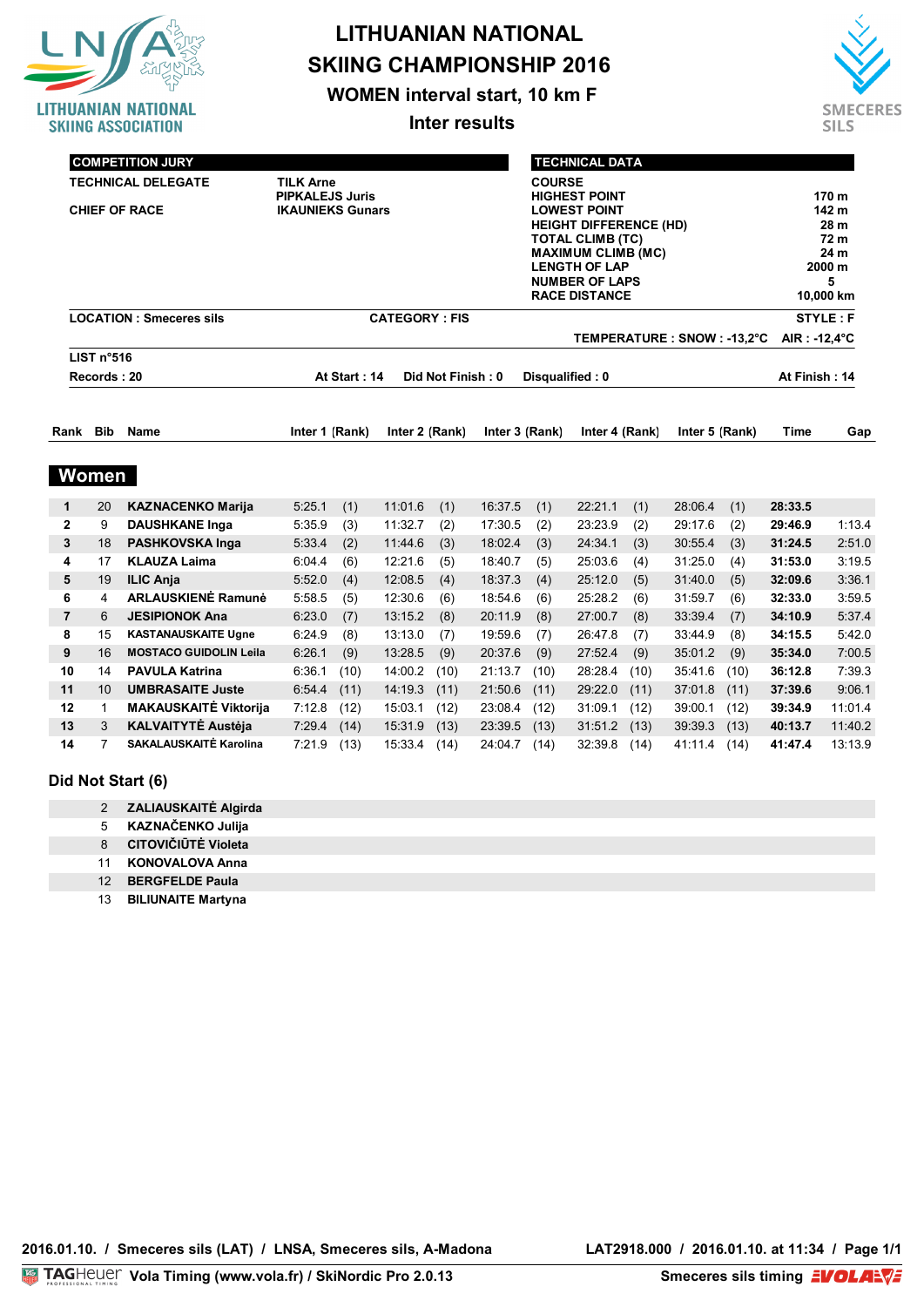

**MEN interval start, 15 km F**

**Inter results**



| <b>COMPETITION JURY</b>                                                                               |                |                      |                                                            |                                                                       |              |                              |              |                         |              |                              |              |                                                                                                                                                                                                           |              | <b>TECHNICAL DATA</b>        |              |                              |              |                                        |              |                             |                                                                    |                          |
|-------------------------------------------------------------------------------------------------------|----------------|----------------------|------------------------------------------------------------|-----------------------------------------------------------------------|--------------|------------------------------|--------------|-------------------------|--------------|------------------------------|--------------|-----------------------------------------------------------------------------------------------------------------------------------------------------------------------------------------------------------|--------------|------------------------------|--------------|------------------------------|--------------|----------------------------------------|--------------|-----------------------------|--------------------------------------------------------------------|--------------------------|
| <b>TECHNICAL DELEGATE</b><br>T.D. ASSISTANT<br><b>CHIEF OF RACE</b><br><b>LOCATION: Smeceres sils</b> |                |                      |                                                            | <b>TILK Arne</b><br><b>PIPKALEJS Juris</b><br><b>IKAUNIEKS Gunars</b> |              |                              |              |                         |              |                              |              | <b>COURSE</b><br><b>HIGHEST POINT</b><br><b>LOWEST POINT</b><br><b>HEIGHT DIFFERENCE (HD)</b><br>TOTAL CLIMB (TC)<br>MAXIMUM CLIMB (MC)<br><b>LENGTH OF LAP</b><br>NUMBER OF LAPS<br><b>RACE DISTANCE</b> |              |                              |              |                              |              |                                        |              |                             | 170 m<br>142 m<br>28 m<br>72 m<br>24 m<br>2000 m<br>8<br>15,000 km |                          |
|                                                                                                       |                |                      |                                                            |                                                                       |              |                              |              | <b>CATEGORY: FIS</b>    |              |                              |              |                                                                                                                                                                                                           |              |                              |              |                              |              |                                        |              | TEMPERATURE : SNOW : 13,0°C |                                                                    | STYLE: F<br>AIR : 11.9°C |
| LIST $n°516$                                                                                          |                |                      |                                                            |                                                                       |              |                              |              |                         |              |                              |              |                                                                                                                                                                                                           |              |                              |              |                              |              |                                        |              |                             |                                                                    |                          |
| Records: 62                                                                                           |                |                      |                                                            |                                                                       |              | At Start: 51                 |              |                         |              | Did Not Finish: 3            |              |                                                                                                                                                                                                           |              | Disqualified: 1              |              |                              |              |                                        |              |                             |                                                                    | At Finish : 47           |
|                                                                                                       |                |                      | Rank Bib Name                                              | Inter 1 Rank                                                          |              | Inter 2 Rank                 |              | Inter 3 Rank            |              |                              |              | Inter 4 Rank Inter 5 Rank                                                                                                                                                                                 |              |                              |              |                              |              | Inter 6 Rank Inter 7 Rank Inter 8 Rank |              | Time                        | Gap                                                                |                          |
|                                                                                                       |                | Men                  |                                                            |                                                                       |              |                              |              |                         |              |                              |              |                                                                                                                                                                                                           |              |                              |              |                              |              |                                        |              |                             |                                                                    |                          |
|                                                                                                       |                | 59                   | <b>TERENTJEV Stepan</b>                                    | 1:53.1                                                                | (3)          | 6:31.9                       | (2)          | 11:16.2                 | (2)          | 16:03.1                      | (2)          | 20:56.0                                                                                                                                                                                                   | (1)          | 25:51.5                      | (1)          | 30:51.1                      | (1)          | 35:35.8                                | (1)          | 35:58.6                     |                                                                    |                          |
|                                                                                                       | $\overline{2}$ | 52                   | <b>KARNEYENKA Leanid</b>                                   | 1:53.7                                                                | (4)          | 6:32.7                       | (3)          | 11:21.4                 | (3)          | 16:16.6                      | (3)          | 21:14.9                                                                                                                                                                                                   | (3)          | 26:12.6                      | (3)          | 31:06.2                      | (2)          | 35:44.4                                | (2)          | 36:08.4                     | 9.8                                                                |                          |
|                                                                                                       | 3              | 42                   | <b>MUŽNIEKS Oskars</b>                                     | $1:56.2$ (9)                                                          |              | 6:44.0                       | (6)          | 11:33.9                 | (4)          | 16:21.3                      | (4)          | 21:17.9                                                                                                                                                                                                   | (4)          | 26:16.2                      | (4)          | 31:13.3                      | (4)          | 36:06.8                                | (4)          | 36:30.1                     | 31.5                                                               |                          |
|                                                                                                       | 4<br>5         | 55<br>62             | <b>KOLL Kristjan</b><br><b>LIEPINS Arvis</b>               | 1:50.8<br>1:54.1                                                      | (1)<br>(5)   | 6:29.8<br>6:48.2             | (1)<br>(9)   | 11:12.2<br>11:37.7      | (1)<br>(6)   | 16:02.5<br>16:29.7           | (1)<br>(5)   | 20:56.2<br>21:25.4                                                                                                                                                                                        | (2)<br>(5)   | 26:02.6<br>26:24.8           | (2)<br>(5)   | 31:06.8<br>31:26.2           | (3)<br>(5)   | 36:06.5<br>36:24.7                     | (3)<br>(5)   | 36:32.2<br>36:48.4          | 33.6<br>49.8                                                       |                          |
|                                                                                                       | 6              | 57                   | <b>STROLIA Tautvydas</b>                                   | 1:59.8                                                                | (14)         | 6:44.1                       | (7)          | 12:17.4                 | (20)         | 17:04.1                      | (14)         | 21:57.2                                                                                                                                                                                                   | (11)         | 26:52.6                      | (10)         | 31:52.2 (10)                 |              | 36:36.9                                | (6)          | 36:59.3                     | 1:00.7                                                             |                          |
|                                                                                                       | $\overline{7}$ | 44                   | <b>STROLIA Mantas</b>                                      | 1:57.9                                                                | (10)         | 6:46.3                       | (8)          | 11:45.8                 | (9)          | 16:42.6                      | (9)          | 21:33.1                                                                                                                                                                                                   | (8)          | 26:39.1                      | (8)          | 31:44.4                      | (8)          | 36:44.6                                | (9)          | 37:07.8                     | 1:09.2                                                             |                          |
|                                                                                                       | 8<br>9         | 60<br>58             | <b>JAKELIUNAS Lukas</b><br><b>VAICIULIS Modestas</b>       | 1:55.9<br>1:52.4                                                      | (8)<br>(2)   | 6:42.1<br>6:36.6             | (5)<br>(4)   | 11:34.7<br>11:38.3      | (5)<br>(7)   | 16:30.3<br>16:39.5           | (6)<br>(8)   | 21:29.2<br>21:35.5                                                                                                                                                                                        | (6)<br>(9)   | 26:32.1<br>26:47.9           | (7)<br>(9)   | 31:39.1<br>31:50.7           | (7)<br>(9)   | 36:42.6<br>36:54.8                     | (8)<br>(10)  | 37:08.1<br>37:20.4          | 1:09.5<br>1:21.8                                                   |                          |
|                                                                                                       | 10             | 53                   | <b>NASSAR Martin</b>                                       | 1:54.5                                                                | (6)          | 6:49.7                       | (10)         | 11:52.2                 | (11)         | 17:00.0                      | (12)         | 22:04.1                                                                                                                                                                                                   | (12)         | 27:14.5                      | (12)         | 32:14.1                      | (11)         | 37:17.6                                | (11)         | 37:42.0                     | 1:43.4                                                             |                          |
|                                                                                                       | 11             | 51                   | <b>VIGANTS Raimo</b>                                       | $1:55.2$ (7)                                                          |              | 6:53.4                       | (12)         | 11:56.6                 | (13)         | 17:05.1                      | (15)         | 22:10.7 (14)                                                                                                                                                                                              |              | 27:26.9                      | (15)         | 32:37.8                      | (14)         | 37:34.8                                | (12)         | 37:59.3                     | 2:00.7                                                             |                          |
|                                                                                                       | 12<br>13       | 54<br>33             | <b>DRUSYS Jaunius</b><br><b>KIVLENIEKS Raivo</b>           | 2:00.8<br>1:57.9                                                      | (16)<br>(10) | 6:53.7<br>6:52.0             | (13)<br>(11) | 11:47.1<br>11:55.6      | (10)<br>(12) | 16:53.3<br>16:50.8           | (11)<br>(10) | 22:09.3<br>21:54.4                                                                                                                                                                                        | (13)<br>(10) | 27:20.8<br>27:12.0           | (13)<br>(11) | 32:31.1<br>32:33.1 (13)      | (12)         | 37:41.3<br>37:49.8 (14)                | (13)         | 38:06.0<br>38:14.5          | 2:07.4<br>2:15.9                                                   |                          |
|                                                                                                       | 14             | 22                   | <b>ANDREJEVS Žans</b>                                      | $2:00.5$ (15)                                                         |              | 6:55.7                       | (15)         | 11:56.6                 | (13)         | 17:00.3                      | (13)         | 22:12.6                                                                                                                                                                                                   | (15)         | 27:25.1                      | (14)         | 32:42.7                      | (15)         | 37:56.0                                | (15)         | 38:20.2                     | 2:21.6                                                             |                          |
|                                                                                                       | 15             | 37                   | <b>LŪSIS Gints</b>                                         | $2:04.8$ (20)                                                         |              | 7:05.7                       | (18)         | 12:13.9                 | (17)         | 17:19.5                      | (17)         | 22:27.4                                                                                                                                                                                                   | (17)         | 27:42.4                      | (16)         | 32:55.4 (16)                 |              | 38:01.9                                | (16)         | 38:28.0                     | 2:29.4                                                             |                          |
|                                                                                                       | 16<br>17       | 49<br>48             | <b>VAITKUS Rokas</b><br><b>BAJORAVICIUS Azuolas</b>        | 1:58.4(13)                                                            |              | 6:55.7<br>7:07.8             | (15)<br>(19) | 12:03.4<br>12:17.0      | (15)<br>(19) | 17:14.2<br>17:32.1           | (16)<br>(20) | 22:26.6 (16)<br>22:48.1                                                                                                                                                                                   | (20)         | 27:42.9<br>28:13.5           | (17)         | 32:55.4<br>33:26.6           | (16)<br>(19) | 38:05.5 (17)<br>38:36.6                | (18)         | 38:30.0<br>39:01.5          | 2:31.4<br>3:02.9                                                   |                          |
|                                                                                                       | 18             | 34                   | <b>VANAGS Kärlis</b>                                       | 2:04.0<br>2:03.8 (18)                                                 | (19)         | 7:08.3                       | (20)         | 12:16.9                 | (18)         | 17:27.0                      | (19)         | 22:47.9                                                                                                                                                                                                   | (19)         | 28:05.1                      | (20)<br>(19) | 33:29.0                      | (20)         | 38:45.6                                | (20)         | 39:11.7                     | 3:13.1                                                             |                          |
|                                                                                                       | 19             | 39                   | <b>DAMŠKALNS Juris</b>                                     | 2:05.1                                                                | (21)         | 7:02.9                       | (17)         | 12:11.5                 | (16)         | 17:23.2                      | (18)         | 22:40.6                                                                                                                                                                                                   | (18)         | 27:55.2                      | (18)         | 33:15.3                      | (18)         | 38:37.5 (19)                           |              | 39:13.6                     | 3:15.0                                                             |                          |
|                                                                                                       | 20<br>21       | 43<br>46             | <b>RUMIANCEV Viaceslav</b><br><b>BUTRIMAVICIUS Marijus</b> | 2:08.0                                                                | (23)         | 7:16.6<br>7:21.7             | (23)<br>(24) | 12:31.8<br>12:42.5      | (21)<br>(23) | 17:55.3<br>18:06.0           | (21)         | 23:15.7<br>23:31.0                                                                                                                                                                                        | (21)<br>(22) | 28:36.7<br>28:56.8           | (21)<br>(22) | 34:02.7<br>34:27.2           | (21)<br>(22) | 39:29.6<br>39:53.9                     | (21)<br>(22) | 39:54.5<br>40:20.7          | 3:55.9<br>4:22.1                                                   |                          |
|                                                                                                       | 22             | 36                   | <b>AMBRAZAS Ignas</b>                                      | $2:06.3$ (22)<br>2:09.8                                               | (25)         | 7:31.3                       | (25)         | 12:52.9                 | (25)         | 18:18.0                      | (23)<br>(25) | 23:46.2                                                                                                                                                                                                   | (24)         | 29:18.8                      | (24)         | 34:49.5                      | (23)         | 40:15.2                                | (23)         | 40:40.4                     | 4:41.8                                                             |                          |
|                                                                                                       | 23             | 47                   | <b>RINDZEVICIUS Marijus</b>                                | 2:01.6 (17)                                                           |              | 7:15.2                       | (21)         | 12:40.5                 | (22)         | 18:05.6                      | (22)         | 23:39.2                                                                                                                                                                                                   | (23)         | 29:16.9                      | (23)         | 34:56.9                      | (24)         | 40:30.1                                | (24)         | 40:56.4                     | 4:57.8                                                             |                          |
|                                                                                                       | 24             | 41<br>7              | <b>KLISEVICIUS Deimantas</b>                               | 2:09.1                                                                | (24)         | 7:15.6                       | (22)         | 12:43.7                 | (24)         | 18:12.9                      | (24)         | 23:52.5                                                                                                                                                                                                   | (25)         | 29:36.2                      | (25)         | 35:10.3                      | (25)         | 40:49.0                                | (25)         | 41:16.7                     | 5:18.1<br>5:59.0                                                   |                          |
|                                                                                                       | 25<br>26       | 50                   | <b>MONSKIS Stanislavs</b><br><b>KLISEVICIUS Deividas</b>   | 2:12.9<br>1:57.9                                                      | (26)<br>(10) | 7:45.8<br>6:53.9             | (27)<br>(14) | 13:20.6<br>11:42.9      | (26)<br>(8)  | 18:55.8<br>16:35.5           | (26)<br>(7)  | 24:31.9<br>21:31.1                                                                                                                                                                                        | (26)<br>(7)  | 30:10.1<br>26:30.0           | (26)<br>(6)  | 35:51.1<br>31:32.9           | (26)<br>(6)  | 41:29.6<br>36:40.0                     | (26)<br>(7)  | 41:57.6<br>42:04.2          | 6:05.6                                                             |                          |
|                                                                                                       | 27             | 32                   | <b>SVEDAS Ramunas</b>                                      | 2:17.7                                                                | (29)         | 7:56.4                       | (29)         | 13:37.9                 | (28)         | 19:25.9                      | (28)         | 25:12.7                                                                                                                                                                                                   | (28)         | 30:58.9                      | (27)         | 36:48.6                      | (27)         | 42:44.2                                | (27)         | 43:10.8                     | 7:12.2                                                             |                          |
|                                                                                                       | 28             | 31                   | ŠČERBAVIČIUS Edvardas                                      | 2:28.6                                                                | (37)         | 8:19.2                       | (33)         | 14:11.6                 | (32)         | 19:54.7                      | (32)         | 25:41.2                                                                                                                                                                                                   | (31)         | 31:27.1                      | (32)         | 37:17.3                      | (31)         | 42:50.0                                | (28)         | 43:18.6                     | 7:20.0                                                             |                          |
|                                                                                                       | 29<br>30       | $\overline{4}$<br>30 | <b>SULCYS Nerijus</b><br><b>AMBRAZAS Svajūnas</b>          | 2:21.8 (32)<br>$2:18.5$ (30)                                          |              | $8:06.3$ (31)<br>8:01.4(30)  |              | 13:57.6 (31)<br>13:51.6 | (30)         | 19:48.4 (31)<br>19:35.6 (30) |              | 25:45.1 (32)<br>25:27.2 (30)                                                                                                                                                                              |              | 31:25.8 (31)<br>31:16.8      | (29)         | 37:12.1 (29)<br>37:14.3 (30) |              | 42:57.4 (29)<br>43:02.8                | (30)         | 43:24.8<br>43:32.2          | 7:26.2<br>7:33.6                                                   |                          |
|                                                                                                       | 31             | 40                   | <b>KRAMS Ronalds</b>                                       | $2:16.0$ (28)                                                         |              | 7:44.4(26)                   |              | 13:23.0 (27)            |              | 19:08.2 (27)                 |              | 25:01.2 (27)                                                                                                                                                                                              |              | 30:59.1                      | (28)         | 36:56.2 (28)                 |              | 43:08.4 (31)                           |              | 43:39.1                     | 7:40.5                                                             |                          |
|                                                                                                       | 32<br>33       | 18<br>10             | <b>FOMIN Maksim</b><br><b>KOZLOVSKIS Vladislavs</b>        | $2:22.5$ (33)                                                         |              | 8:22.7                       | (34)         | 14:17.9                 | (34)         | 20:10.6<br>20:28.7 (34)      | (33)         | 26:05.4 (33)                                                                                                                                                                                              |              | 32:02.4 (33)<br>32:45.8 (34) |              | 37:55.0                      | (33)         | 43:39.8                                | (33)         | 44:05.6<br>45:49.5          | 8:07.0<br>9:50.9                                                   |                          |
|                                                                                                       | 34             | 9                    | <b>SULCYS Kasparas</b>                                     | $2:22.5$ (33)<br>$2:20.0$ (31)                                        |              | 8:13.9<br>8:24.8             | (32)<br>(35) | 14:17.5 (33)<br>14:38.0 | (35)         | 20:49.4 (35)                 |              | 26:38.1 (34)<br>26:54.9 (35)                                                                                                                                                                              |              | 33:03.2 (35)                 |              | 39:02.3 (34)<br>39:29.0 (35) |              | 45:16.6 (34)<br>45:37.5                | (35)         | 46:04.0                     | 10:05.4                                                            |                          |
|                                                                                                       | 35             | 12                   | JANUŠKEVIČIUS Paulius                                      | 2:34.3(42)                                                            |              | 9:19.0                       | (42)         | 15:57.1                 | (41)         | 22:34.6 (40)                 |              | 28:55.0 (39)                                                                                                                                                                                              |              | 35:10.0 (39)                 |              | 41:23.7 (38)                 |              | 47:31.9 (38)                           |              | 47:58.3                     | 11:59.7                                                            |                          |
|                                                                                                       | 36<br>37       | 28<br>$\bf 8$        | <b>KALVAITIS Nojus</b><br><b>PUTNIS Daumants</b>           | 2:29.9 (39)<br>2:13.6 (27)                                            |              | 8:49.3 (38)<br>$7:50.2$ (28) |              | 15:13.9<br>13:38.0      | (38)<br>(29) | 21:43.8 (38)<br>19:26.2 (29) |              | 28:25.1 (38)<br>25:19.2 (29)                                                                                                                                                                              |              | 34:59.0 (38)<br>31:16.8 (29) |              | 41:40.0 (39)<br>37:21.5 (32) |              | 48:12.4<br>43:15.6                     | (39)<br>(32) | 48:43.4<br>49:38.8          | 12:44.8<br>13:40.2                                                 |                          |
|                                                                                                       | 38             | 20                   | <b>DINDA Mindaugas</b>                                     | $3:54.5$ (47)                                                         |              | 10:11.1 (46)                 |              | 16:38.6 (44)            |              | 23:10.2 (42)                 |              | 29:43.5 (42)                                                                                                                                                                                              |              | 36:18.3 (41)                 |              | 42:57.7 (41)                 |              | 49:40.6                                | (41)         | 50:13.2                     | 14:14.6                                                            |                          |
|                                                                                                       | 39             | 17                   | <b>SEMIONOVAS Andrius</b>                                  | $2:22.5$ (33)                                                         |              | $8:53.6$ (39)                |              | 15:40.4 (40)            |              | 22:36.3 (41)                 |              | 29:36.4 (41)                                                                                                                                                                                              |              | 36:41.0 (42)                 |              | 43:55.5 (42)                 |              | 51:08.8 (42)                           |              | 51:41.1                     | 15:42.5                                                            |                          |
|                                                                                                       | 40             | -1                   | <b>GUMENIKOVAS Andrejus</b>                                | 2:28.1 (36)                                                           |              | 9:10.0                       | (41)         | 16:11.7 (42)            |              | 23:16.6                      | (43)         | 30:31.1 (43)                                                                                                                                                                                              |              | 37:34.4 (43)                 |              | 44:45.4 (43)                 |              | 52:01.7 (43)                           |              | 52:37.8                     | 16:39.2                                                            |                          |
|                                                                                                       | 41<br>42       | 15<br>26             | <b>SEŠKENS Leons</b><br>TIŠKUS Artūras                     | 2:29.9 (39)<br>$2:29.6$ (38)                                          |              | 8:36.6<br>8:42.9             | (36)<br>(37) | 14:52.8<br>14:58.6      | (36)<br>(37) | 21:11.3<br>21:20.9           | (36)<br>(37) | 27:31.6 (36)<br>27:47.3                                                                                                                                                                                   | (37)         | 33:52.8<br>34:16.0           | (36)<br>(37) | 40:16.7 (36)<br>40:37.2 (37) |              | 46:49.3 (36)<br>47:10.6                | (37)         | 53:55.3<br>54:04.1          | 17:56.7<br>18:05.5                                                 |                          |
|                                                                                                       | 43             | $\overline{2}$       | ČAPLIKAS Laimonas                                          | $2:46.1$ (45)                                                         |              | 9:49.6                       | (45)         | 17:00.9 (45)            |              | 24:12.0                      | (45)         | 31:33.9 (45)                                                                                                                                                                                              |              | 39:00.8 (45)                 |              | 46:28.8 (45)                 |              | 54:09.3 (45)                           |              | 54:40.8                     | 18:42.2                                                            |                          |
|                                                                                                       | 44             | 21                   | <b>SEMIONOVAS Valerijus</b>                                | 2:36.3(43)                                                            |              | 9:28.0                       | (43)         | 16:31.8                 | (43)         | 23:56.4 (44)                 |              | 31:22.1                                                                                                                                                                                                   | (44)         | 38:52.4 (44)                 |              | 46:21.5                      | (44)         | 54:08.8                                | (44)         | 54:47.1                     | 18:48.5                                                            |                          |
|                                                                                                       | 45<br>46       | 14<br>11             | <b>ZALIAUSKAS Povilas</b><br><b>LASHKEVICH Grigorij</b>    | 2:38.0(44)<br>$2:32.3$ (41)                                           |              | 9:35.4<br>$9:01.5$ (40)      | (44)         | 17:01.4<br>15:36.8      | (46)<br>(39) | 24:28.0<br>22:17.0           | (46)<br>(39) | 32:01.1 (46)<br>28:55.8 (40)                                                                                                                                                                              |              | 39:33.2 (46)<br>35:32.9      | (40)         | 47:18.5 (46)<br>42:21.1 (40) |              | 54:59.3 (46)<br>49:13.4 (40)           |              | 55:31.0<br>56:48.5          | 19:32.4<br>20:49.9                                                 |                          |
|                                                                                                       |                |                      | RINKEVIČIUS Žilvinas                                       |                                                                       | 2:48.8 (46)  |                              | 10:15.9 (47) |                         | 17:55.9 (47) | 25:37.1 (47)                 |              | 33:32.9 (47)                                                                                                                                                                                              |              |                              |              | 41:27.3 (47) 49:11.8 (47)    |              | 56:42.0 (47)                           |              | 57:17.7 21:19.1             |                                                                    |                          |

### **Did Not Start (11)**

- **LIUBARTAS Artūras ŠVŪKSTS Arturs**
- **KAZNAČENKO Timofej**
- **PAUKŠTĖ Tomas**
- **BIKULČ Artūras**

**2016.01.10. / Smeceres sils (LAT) / LNSA, Smeceres sils, A-Madona LAT2919.000 / 2016.01.10. at 13:26 / Page 1/2**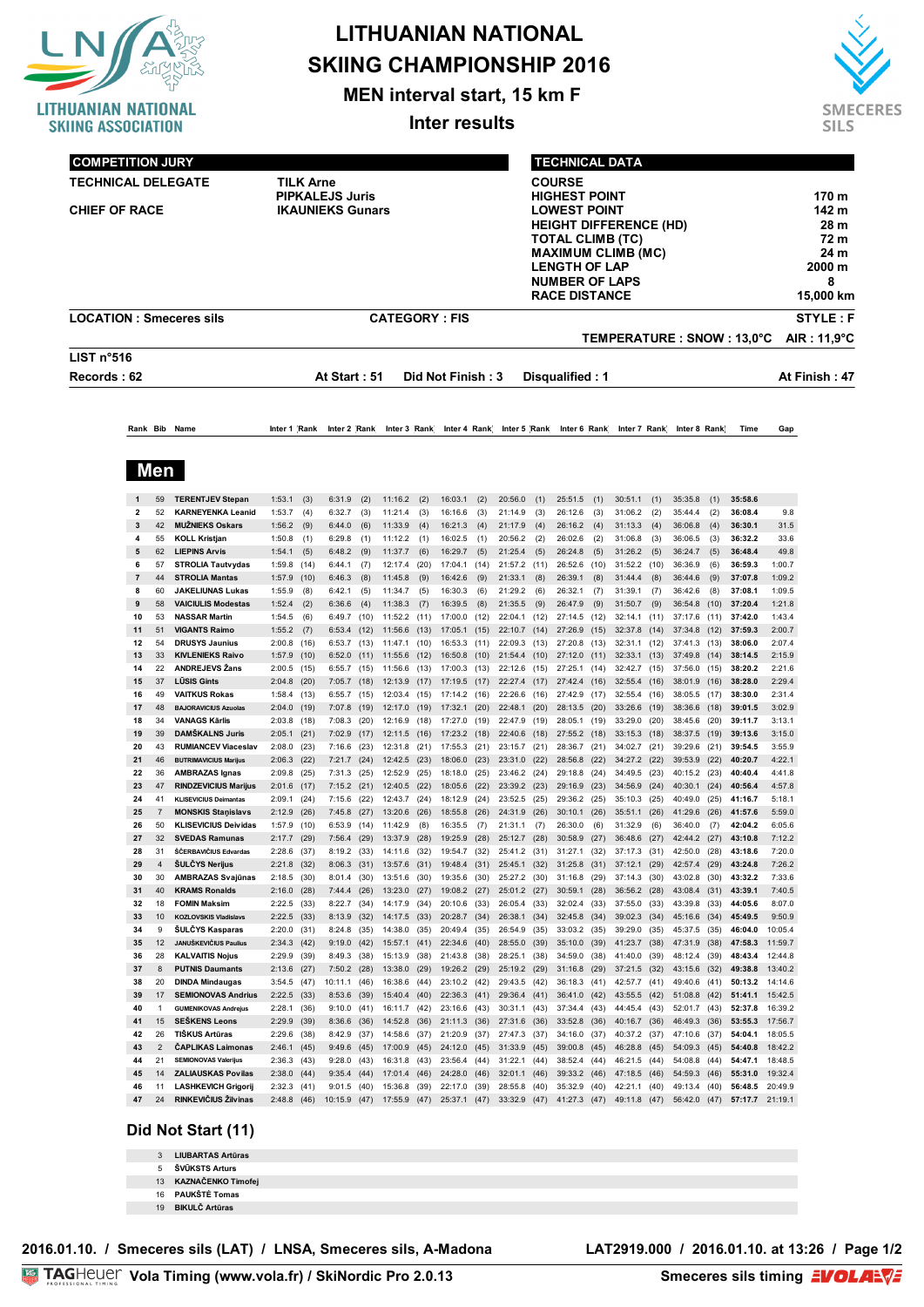

### **LITHUANIAN NATIONAL SKIING CHAMPIONSHIP 2016 MEN interval start, 15 km F Inter results**



**HIGHEST POINT 170 m LOWEST POINT 142 m HEIGHT DIFFERENCE (HD) 28 m** 

**NUMBER OF LAPS 8 RACE DISTANCE 15,000 km**

.<br>Rank Bib Name Inter1 Rank Inter2 Rank Inter3 Rank Inter4 Rank Inter5 Rank Inter6 Rank Inter8 Rank Time Gap

| 23 KILBAUSKAS Darius |  |
|----------------------|--|
|                      |  |

- **TECHNICAL DELEGATE TECHNICAL DELEGATE TECHNICAL DELEGATE TECHNICAL DELEGATE** 25 **EGLĪTIS Viesturs**
	- 27 **BALICKIJ Igor**
- **T.D. REFEREE PIPKALEJS Juris**  29 **PETUCHOV German**
- **CHIEF OF RACE IKAUNIEKS Gunars** 35 **BIRKENTĀLS Nauris** 
	- 45 **BRIEDIS Ingmars**

### **Did Not Finish (3)**

| <b>HIMMA Martti</b><br>56<br><b>BIKSE Indulis</b><br>61 | ŽILOVAS Devis |
|---------------------------------------------------------|---------------|
|                                                         |               |
|                                                         |               |

### **Disqualified (1)**

**LIST n°516** 38 **ZIGILEJUS AidasRecords : 62 At Start : 51 Did Not Finish : 3 Disqualified : 1 At Finish : 47**

**2016.01.10. / Smeceres sils (LAT) / LNSA, Smeceres sils, A-Madona LAT2919.000 / 2016.01.10. at 13:26 / Page 2/2**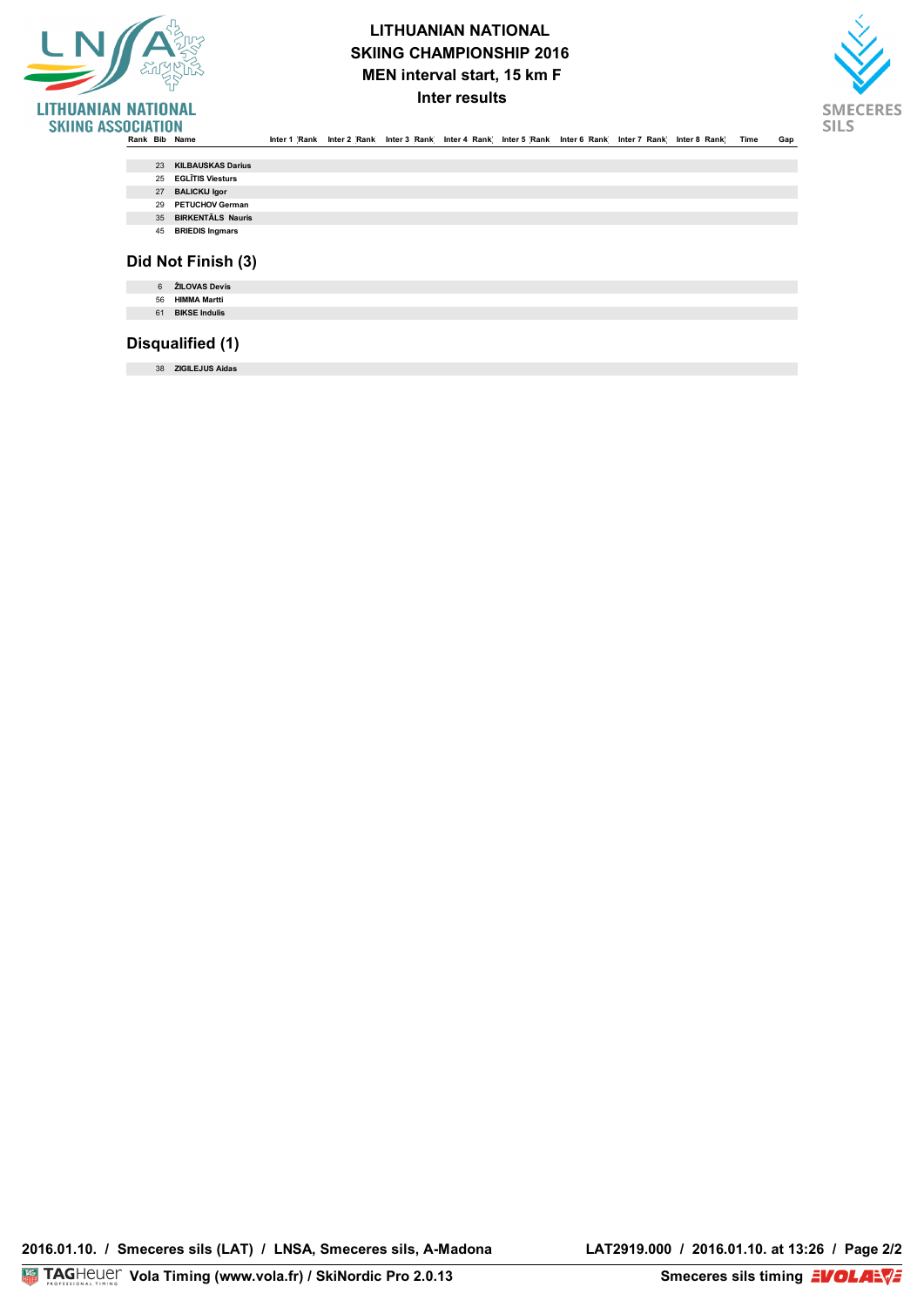

**WOMEN interval start, 10 km F**

**Sector results**



| <b>COMPETITION JURY</b>        |                         |                      | <b>TECHNICAL DATA</b>         |                 |  |
|--------------------------------|-------------------------|----------------------|-------------------------------|-----------------|--|
| <b>TECHNICAL DELEGATE</b>      | <b>TILK Arne</b>        |                      | <b>COURSE</b>                 |                 |  |
| <b>T.D. ASSISTANT</b>          | <b>PIPKALEJS Juris</b>  |                      | <b>HIGHEST POINT</b>          | 170 m           |  |
| <b>CHIEF OF RACE</b>           | <b>IKAUNIEKS Gunars</b> |                      | <b>LOWEST POINT</b>           | 142 m           |  |
|                                |                         |                      | <b>HEIGHT DIFFERENCE (HD)</b> | 28 <sub>m</sub> |  |
|                                |                         |                      | <b>TOTAL CLIMB (TC)</b>       | 72 <sub>m</sub> |  |
|                                |                         |                      | <b>MAXIMUM CLIMB (MC)</b>     | 24 <sub>m</sub> |  |
|                                |                         |                      | <b>LENGTH OF LAP</b>          | 2000 m          |  |
|                                |                         |                      | <b>NUMBER OF LAPS</b>         | 5               |  |
|                                |                         |                      | <b>RACE DISTANCE</b>          | 10,000 km       |  |
| <b>LOCATION: Smeceres sils</b> |                         | <b>CATEGORY: FIS</b> |                               | STYLE: F        |  |
|                                |                         |                      | TEMPERATURE : SNOW : -13,2°C  | AIR : -12,4°C   |  |
| LIST n°516                     |                         |                      |                               |                 |  |
| Records: 20                    | At Start: 14            | Disqualified: 0      | At Finish: 14                 |                 |  |

| Rank | Bib | Name | <b>Sector</b> | ⊕Rank' | Sector 2 | (Rank) | <b>Sector 3</b> | <sup>2</sup> (Rank) Sector 4 | …ت (Rank) 5-<br>(Rank) Sector 5 | Sector 6 | (Rank) | Time | Gap |  |
|------|-----|------|---------------|--------|----------|--------|-----------------|------------------------------|---------------------------------|----------|--------|------|-----|--|
|      |     |      |               |        |          |        |                 |                              |                                 |          |        |      |     |  |

### **Women**

|              | 20 | <b>KAZNACENKO Marija</b>      | 5:25.1 | (1)  | 5:36.5 | (1)  | 5:35.9 | (1)  | 5:43.6 | (1)  | 5:45.3 | (1)  | 27.1 | (1)  | 28:33.5 |         |
|--------------|----|-------------------------------|--------|------|--------|------|--------|------|--------|------|--------|------|------|------|---------|---------|
| $\mathbf{2}$ | 9  | <b>DAUSHKANE Inga</b>         | 5:35.9 | (3)  | 5:56.8 | (2)  | 5:57.8 | (2)  | 5:53.4 | (2)  | 5:53.7 | (2)  | 29.3 | (4)  | 29:46.9 | 1:13.4  |
| 3            | 18 | PASHKOVSKA Inga               | 5:33.4 | (2)  | 6:11.2 | (3)  | 6:17.8 | (3)  | 6:31.7 | (4)  | 6:21.3 | (3)  | 29.1 | (3)  | 31:24.5 | 2:51.0  |
| 4            | 17 | <b>KLAUZA Laima</b>           | 6:04.4 | (6)  | 6:17.2 | (5)  | 6:19.1 | (4)  | 6:22.9 | (3)  | 6:21.4 | (4)  | 28.0 | (2)  | 31:53.0 | 3:19.5  |
| 5            | 19 | <b>ILIC Anja</b>              | 5:52.0 | (4)  | 6:16.5 | (4)  | 6:28.8 | (6)  | 6:34.7 | (6)  | 6:28.0 | (5)  | 29.6 | (5)  | 32:09.6 | 3:36.1  |
| 6.           | 4  | <b>ARLAUSKIENĖ Ramunė</b>     | 5:58.5 | (5)  | 6:32.1 | (6)  | 6:24.0 | (5)  | 6:33.6 | (5)  | 6:31.5 | (6)  | 33.3 | (10) | 32:33.0 | 3:59.5  |
|              | 6  | <b>JESIPIONOK Ana</b>         | 6:23.0 | (7)  | 6:52.2 | (8)  | 6:56.7 | (8)  | 6:48.8 | (8)  | 6:38.7 | (7)  | 31.5 | (8)  | 34:10.9 | 5:37.4  |
| 8            | 15 | <b>KASTANAUSKAITE Ugne</b>    | 6:24.9 | (8)  | 6:48.1 | (7)  | 6:46.6 | (7)  | 6:48.2 | (7)  | 6:57.1 | (8)  | 30.6 | (6)  | 34:15.5 | 5:42.0  |
| 9            | 16 | <b>MOSTACO GUIDOLIN Leila</b> | 6:26.1 | (9)  | 7:02.4 | (9)  | 7:09.1 | (9)  | 7:14.8 | (10) | 7:08.8 | (9)  | 32.8 | (9)  | 35:34.0 | 7:00.5  |
| 10           | 14 | <b>PAVULA Katrina</b>         | 6:36.1 | (10) | 7:24.1 | (10) | 7:13.5 | (10) | 7:14.7 | (9)  | 7:13.2 | (10) | 31.2 | (7)  | 36:12.8 | 7:39.3  |
| 11           | 10 | <b>UMBRASAITE Juste</b>       | 6:54.4 | (11) | 7:24.9 | (11) | 7:31.3 | (11) | 7:31.4 | (11) | 7:39.8 | (11) | 37.8 | (14) | 37:39.6 | 9:06.1  |
| 12           |    | <b>MAKAUSKAITĖ Viktorija</b>  | 7:12.8 | (12) | 7:50.3 | (12) | 8:05.3 | (12) | 8:00.7 | (12) | 7:51.0 | (13) | 34.8 | (12) | 39:34.9 | 11:01.4 |
| 13           | 3  | <b>KALVAITYTĖ Austėja</b>     | 7:29.4 | (14) | 8:02.5 | (13) | 8:07.6 | (13) | 8:11.7 | (13) | 7:48.1 | (12) | 34.4 | (11) | 40:13.7 | 11:40.2 |
| 14           |    | SAKALAUSKAITĖ Karolina        | 7:21.9 | (13) | 8:11.5 | (14) | 8:31.3 | (14) | 8:35.1 | (14) | 8:31.6 | (14) | 36.0 | (13) | 41:47.4 | 13:13.9 |

#### **Did Not Start (6)**

|  | ZALIAUSKAITĖ Algirda |  |
|--|----------------------|--|
|--|----------------------|--|

- 5 **KAZNAČENKO Julija**
- 8 **CITOVIČIŪTĖ Violeta**
- 11 **KONOVALOVA Anna** 12 **BERGFELDE Paula**
- 13 **BILIUNAITE Martyna**
-